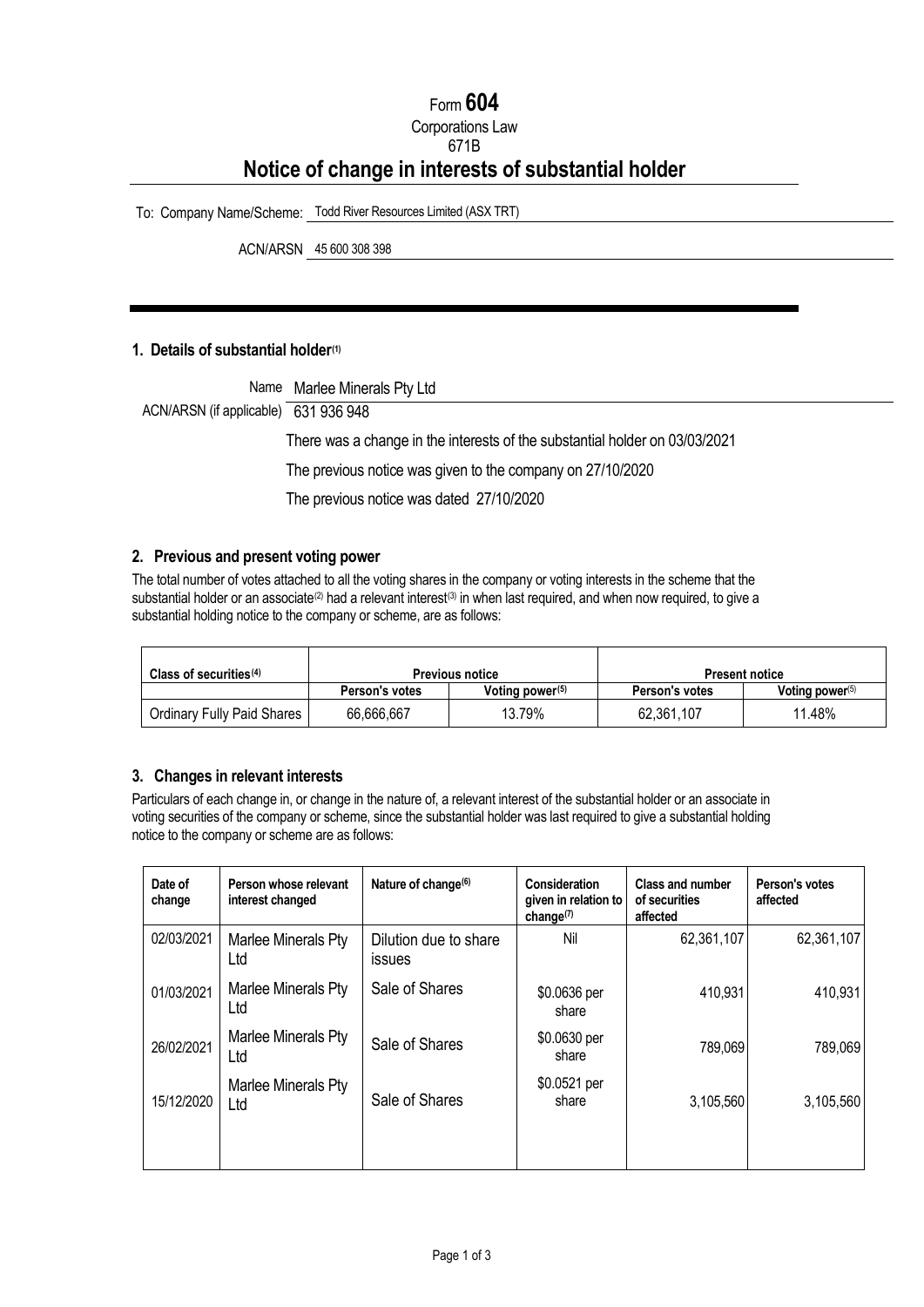## **4. Present relevant interests**

Particulars of each relevant interest of the substantial holder in voting securities after the change are as follows:

| <b>Holder of relevant</b><br>interest | <b>Registered holder</b><br>of securities | Person entitled to be<br>registered as holder <sup>(8)</sup> | Nature of relevant interest <sup>(6)</sup> | Class and number of<br>securities and Person's<br>votes |
|---------------------------------------|-------------------------------------------|--------------------------------------------------------------|--------------------------------------------|---------------------------------------------------------|
|                                       |                                           |                                                              |                                            | <b>Ordinary Shares</b>                                  |
| Marlee Minerals<br>Pty Ltd            | Marlee<br>Minerals Pty<br>Ltd             | <b>Marlee Minerals</b><br>Pty Ltd                            | Ownership                                  | 62,361,107                                              |

#### **5. Changes in association**

The persons who have become associates<sup>(2)</sup> of, ceased to be associates of, or have change the nature of their association<sup>[\(9\)](#page-2-8)</sup> with, the substantial holder in relation to voting interests in the company or scheme are as follows:

| Name and ACN/ARSN (if a<br>applicable) | <b>Nature of association</b> |
|----------------------------------------|------------------------------|
| N/A                                    |                              |

## **6. Addresses**

The addresses of persons named in this form are as follows:

| <b>Name</b>             | <b>Address</b>                             |
|-------------------------|--------------------------------------------|
| Marlee Minerals Pty Ltd | 63 Sinclair Street Wollstonecraft NSW 2065 |

# **Signature**

**sign here** date 3 March 2021

print name Kevin Lynn capacity Company Secretary